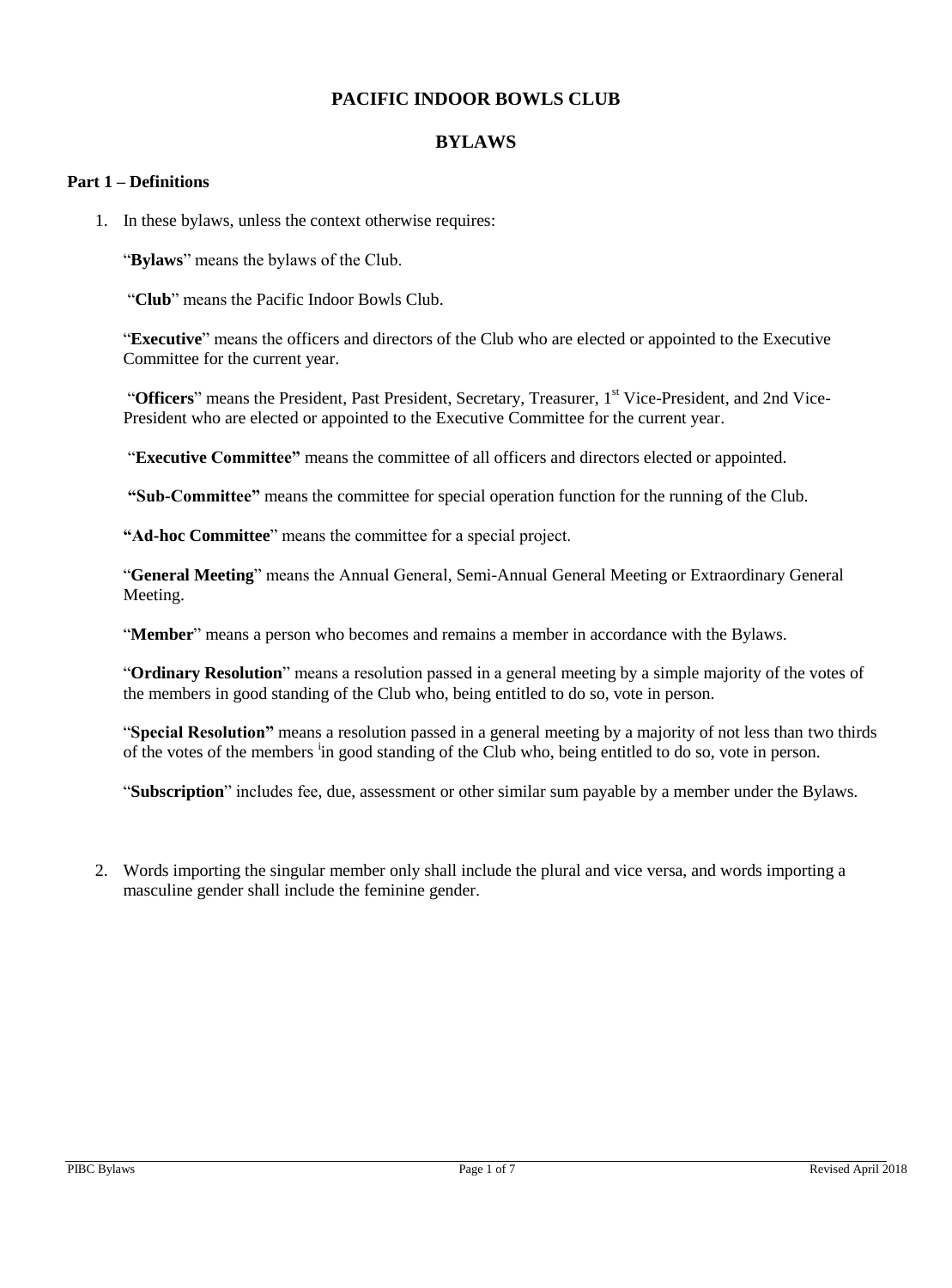## **Part 2 – Membership**

- 3. Membership shall consist of the categories as follows:
	- *a. Regular membership* A regular member is one who shall pay full dues and have full playing, social and voting rights
	- *b. Premier membership*

A premier member is one who shall pay special dues and have all rights of a regular member plus additional benefits as determined by the Executive Committee

*c. Junior membership*

A junior member is one who is under 18 years old on the date of application. The junior shall pay fifty percent (50%) of the dues of a regular member and have full playing and social rights. Voting rights are available to juniors between 16 to 18 years of age.

*d. Non-playing membership*

A non-playing member is one who has social rights, but no playing or voting rights. The Executive shall have the power to set the fee for such membership each year.

*e. Life membership*

The Club at a General Meeting may elect one or more persons to be life members; a Life Membership is conferred for an extraordinary contribution to the Club over an extended period of time; not more than two persons may be elected in one financial year; Life Members enjoy the rights and privileges of Premier Members, but do not pay any dues.

### *4. Membership Application*

A person may apply to the Executive Committee for membership of the Club in a prescribed form, and the person becomes a member of the Club upon the acceptance of the application. No application is required for a returning member from the previous year.

### *5. Membership Fees*

- *a.* The annual membership fees must be determined at a General Meeting
- *b*. The annual membership fees are due and payable before the  $15<sup>th</sup>$  October each year.
- *c.* There shall be no refund of any membership fees. However, refund of partial or full membership fees because of extenuating circumstances will be considered on a case by case basis by the Executive Committee.
- *d.* A member who is resident of British Columbia shall also pay annual dues to Bowls BC and Bowls Canada if he/she is not member of any outdoor club in British Columbia.
- *e.* The Executive Committee shall review and set the fee structure for leagues and visitors' play prior to the commencement of the indoor playing season.

# *6. Duties of Members*

- *a.* Every member must uphold the Constitution and comply with the Bylaws of the Club.
- *b.* In order to remain in good standing in the Club, a member shall be in current status with respect to payment of all dues.
- *7. Withdrawal, Suspension & Expulsion* 
	- *a.* A member shall cease to be a member of the Club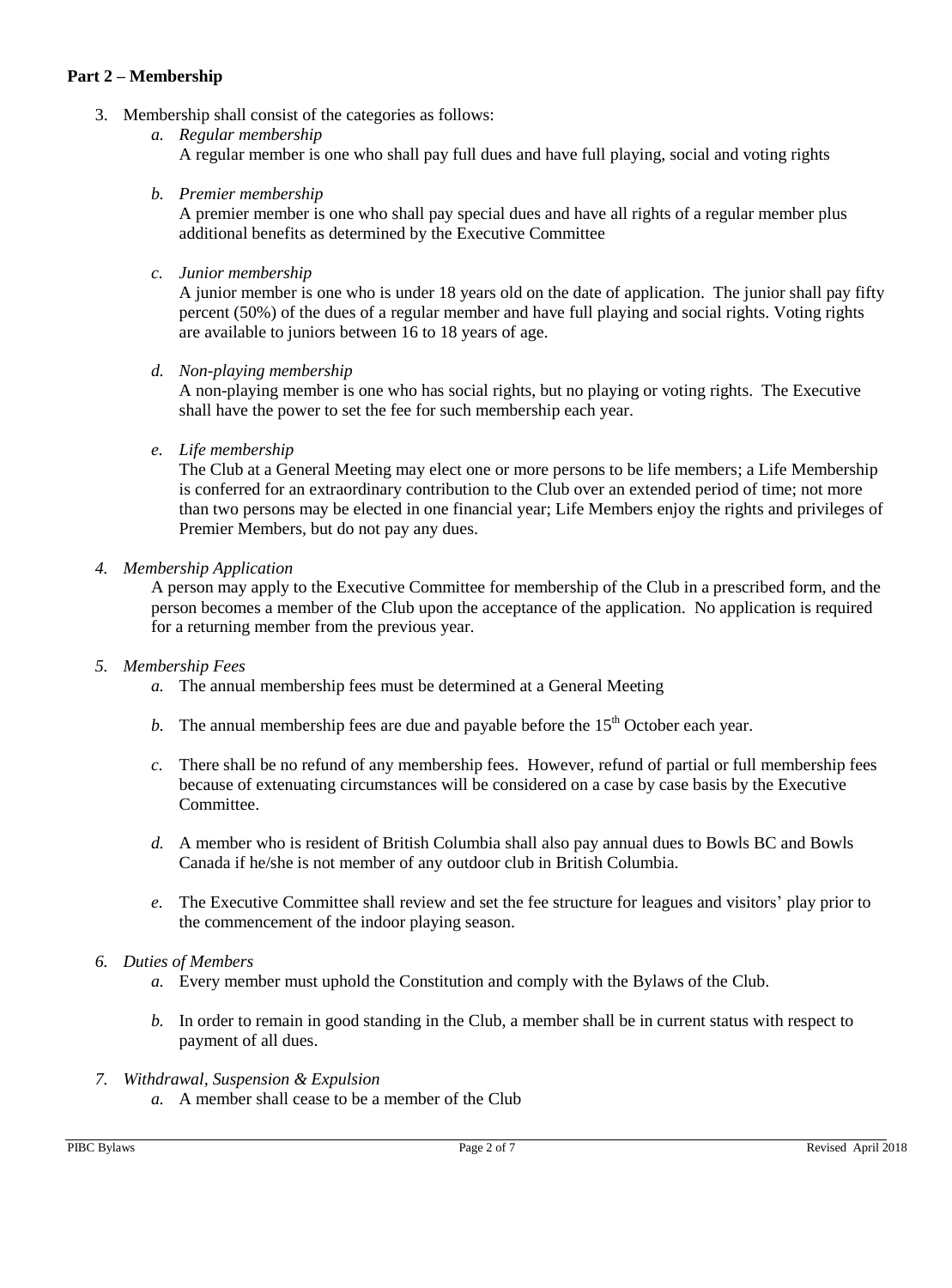- i. by delivering his/her resignation in writing to the Secretary of the Club
- ii. on his/her death
- iii. failure to pay his/her membership fee on time
- iv. on being expelled, or
- v. on being a member not in good standing for twelve consecutive months.
- *b.* Any complaint made against a member must be in writing, signed by the complainant and lodged with the Secretary of the Club, who must present the complaint to the Executive Committee at its next meeting.
- *c.* The Executive Committee shall consider the complaint and must take action to determine that the said member's conduct was indeed unbecoming. The Executive Committee may then by a secret vote of not less than two thirds of its members present at any of its meetings, suspend any or all of the Club privileges from the said member.
- *d.* The decision of the Executive Committee may be appealed by the affected member. The Executive Committee may then reconsider its decision and confirm, amend, or abandon its decision. If confirmed or amended, the affected member may then appeal the decision to a general meeting where the Club members after considering the matter may grant or disallow the appeal by an ordinary resolution.

# **Part 3 – Management**

- *8. Composition of the Executive Committee*
	- *a.* The Executive Committee shall be comprised of the following:
		- *i.* The President
		- *ii.* The 1<sup>st</sup> Vice-President
		- *iii.* The 2<sup>nd</sup> Vice-President
		- *iv.* The Secretary
		- *v.* The Treasurer
		- *vi.* A Past President
		- *vii.* Six Directors
	- *b.* The Executive Committee shall be elected at the Annual General Meeting and shall remain in office until the next Annual General Meeting. Retiring members of the Executive Committee shall be eligible for re-election.
	- *c.* Candidates for election to the Executive Committee must be members in good standing for at least ninety (90) days prior to the election date.
	- *d.* A member of the Executive Committee who fails to attend three consecutive meetings duly convened shall, unless a satisfactory reason is provided for the absence, cease to be member of the Executive Committee.
- *9. Power of the Executive Committee*
	- a. The Executive Committee shall have the power:
		- *i.* to take action to accomplish the purposes of the Club,
		- *ii.* to make rules for conducting Club competitions, settling disputes, and the use of Club facilities by members and non-members,
		- *iii.* to oversee the conduct of the affairs of the Club, and
		- $iv.$  to take action to ensure that all obligations and duties are fulfilled in accordance with the Constitution and Bylaws of the Club.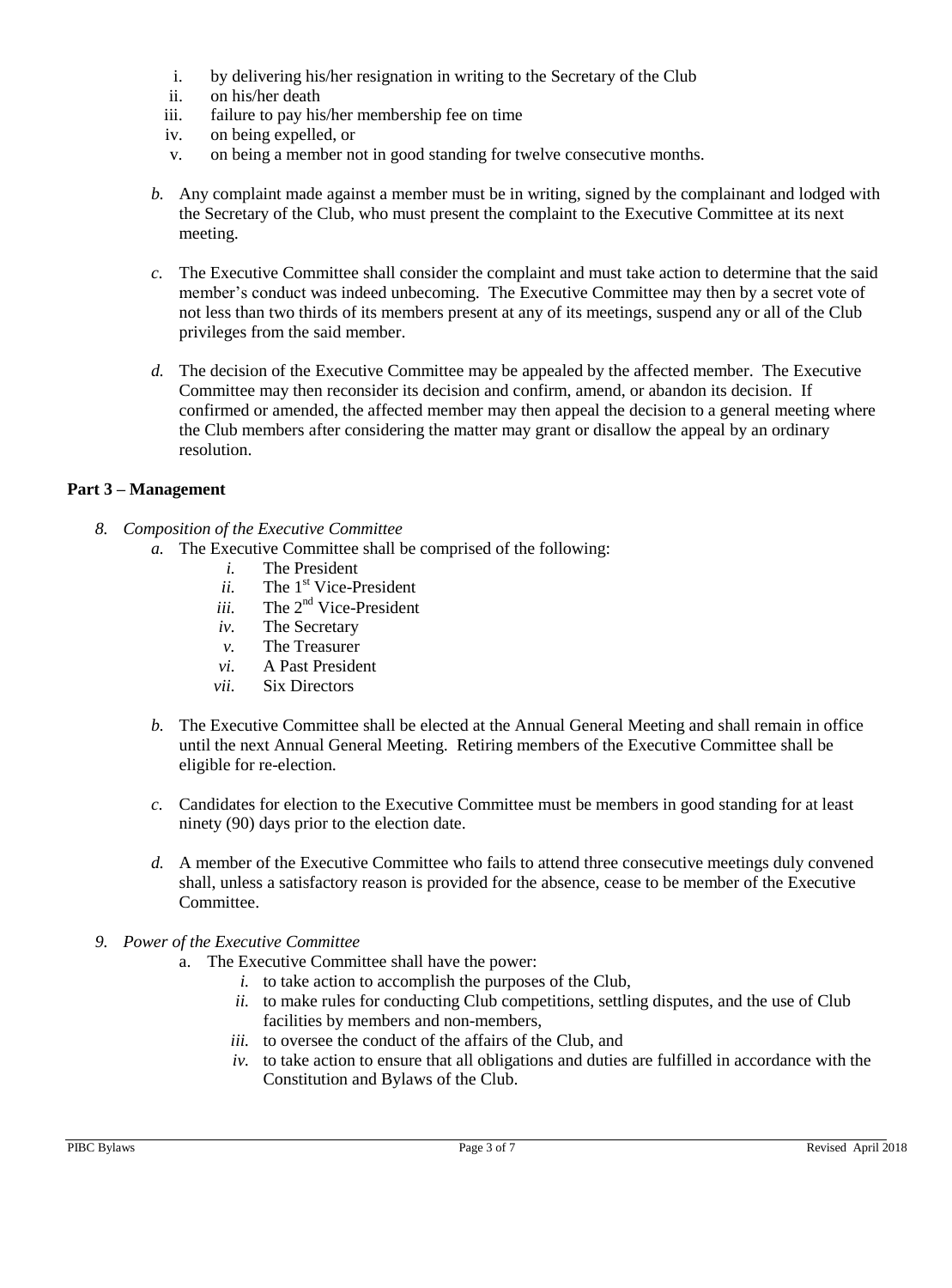- b. Any member of the Executive Committee may be removed from office for cause by a vote of not less than two thirds of the remaining members of the Executive Committee.
- c. Should a vacancy occur on the Executive Committee through resignation or otherwise, the remaining members shall have the power to appoint a voting member of the Club to fill the vacancy for the remaining term of office.

## *11.* Mandate of the Executive Committee

The Executive Committee shall have the responsibility and the authority to carry out the day-to-day business affairs of the Club.

*a. Duties of the President*

The President shall be the Chief Executive Officer and shall supervise and guide other executives in the conduct of their duties relating to the affairs of the Club. The President must

- *i.* kept apprised of all activities of the Club.
- *ii.* sign all official documents requiring the President's signature.
- *iii.* be an ex-officio member of all Committees.
- *iv.* preside at all meetings of the Club.
- *v.* have no vote at any meeting, but shall have a casting vote in case of a tie.
- *vi.* submit a written report to the Annual General Meeting.
- *b. Duties of the 1 st and 2nd Vice-Presidents*

The  $1<sup>st</sup>$  and  $2<sup>nd</sup>$  Vice-Presidents shall assist the President and other Directors in the performance of their duties. In the absence of the President the  $1<sup>st</sup>$  or the  $2<sup>nd</sup>$  Vice-President shall assume all the duties of the President.

### *c. Duties of the Secretary*

The Secretary, or in his/her absence, another individual appointed by the Executive Committee must

- *i.* conduct the correspondence of the Club,
- *ii.* issue notices of all general meetings and executive meetings,
- *iii.* take minutes of all general meetings and executive meetings,
- *iv.* have custody of all records and documents of the Club except those required to be kept by the Treasurer,
- *v.* maintain an accurate and complete register of members of the Club, and
- *vi.* file necessary returns and reports as required by laws.

# *d. Duties of the Treasurer*

The Treasurer must

- *i.* keep the financial records, including books of account, in accordance with generally accepted accounting principles,
- *ii.* open and maintain accounts in financial institutions as authorized by the Executive Committee,
- *iii.* prepare and submit an annual operating budget for approval at the Semi-Annual General Meeting,
- *iv.* prepare and filing the Club's goods and services tax returns
- *v.* ensure that all monies due and payable to the Club are received and deposited in the Club account(s),
- *vi.* ensure that expenses of the Club are paid only after receiving the appropriate authorization,
- *vii.* ensure that all payments by cheque, bank draft or any other financial instrument bear two authorized signatures,
- *viii.* submit at the Executive Committee meetings periodic financial statements (that is, a statement of operation for the period, and a statement of financial position at the end of the period), and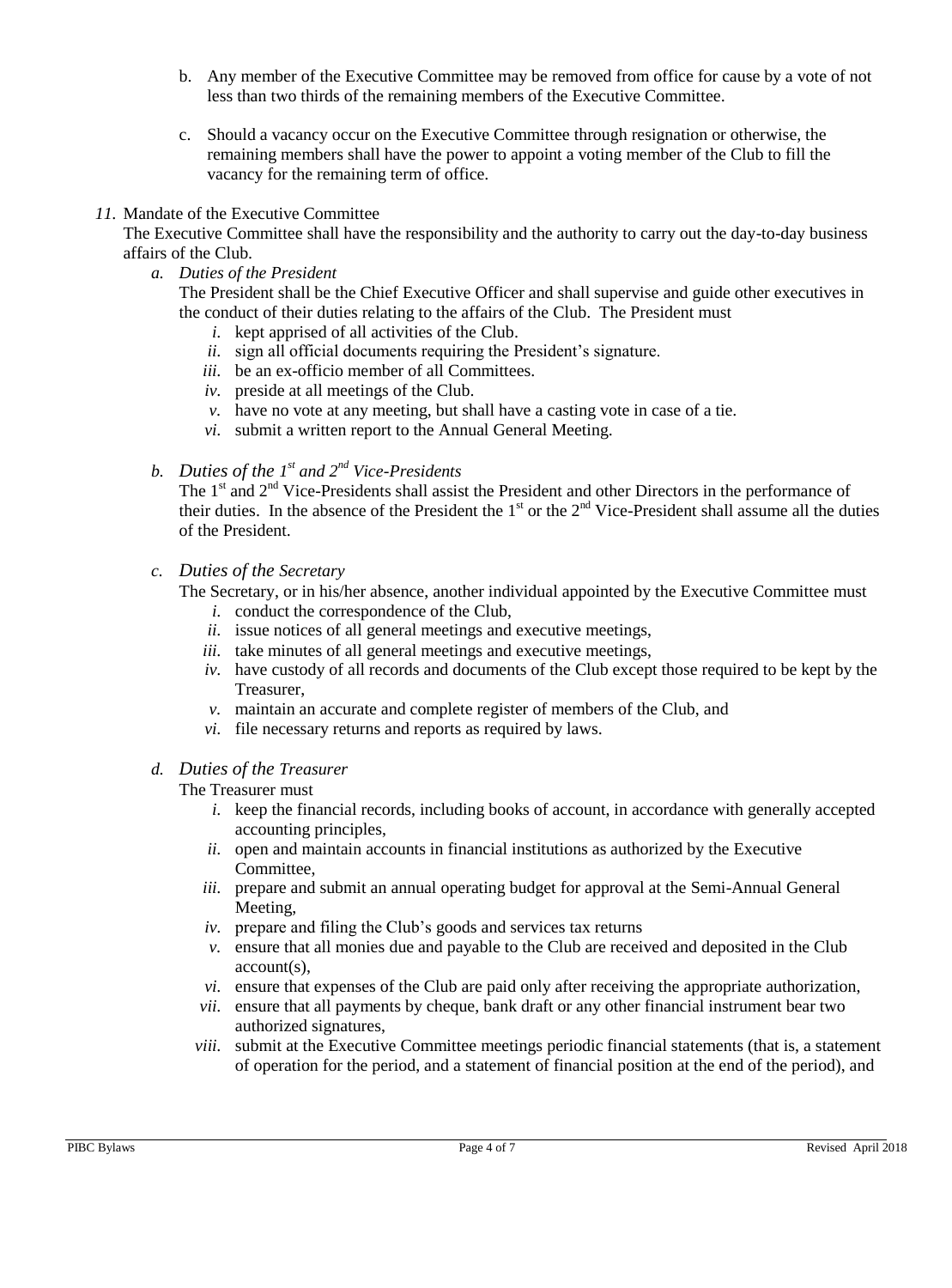*ix.* provide a complete period-end financial statements (that is, a statement of operation for the period, and a statement of financial position at the end of the period) to the members at the Semi-Annual General Meeting and General Meeting of the Club.

## *10. Standing and Ad-hoc Committees*

- *a.* The Executive Committee shall establish Standing Committees or Ad-hoc Committees as it considers necessary to carry out the services or programs of the Club.
- *b.* The Executive Committee shall approve the terms of reference for all Standing or Ad-hoc committees.
- *c.* Committee Chairs shall submit a written report at the Annual General Meeting.

## **Part 4 – Meetings**

*11. Omission of Notice*

The accidental omission to give notice of a meeting to, or the non-receipt of a notice by, any of the members of the Club, or directors entitled to receive notice, shall not invalidate proceedings at that meeting.

### *12. Executive Committee Meeting*

- *a.* The Executive Committee meetings shall be convened at the call of the President.
- *b.* The Secretary shall communicate the date; time and place of the meeting to the members or it may be set at the previous meeting.
- *c.* Questions arising at these meetings shall be decided by a majority vote.

### *13. Semi-Annual General Meeting*

- *a.* The Semi-Annual General Meeting must be held before the end of May each year.
- *b.* The Secretary must give notice in writing at least fourteen days prior to the meeting stating the date, time, place and agenda of the meeting.

#### 14. *Annual General Meeting*

- *a.* The Annual General Meeting must be held before 15<sup>th</sup> November each year.
- *b.* The Secretary must give notice in writing at least fourteen days prior to the meeting stating the date, time, place and agenda of the meeting.
- *15. Extraordinary General Meeting*
	- *a.* An Extraordinary General Meeting may be ordered by the Executive Committee.
	- *b.* On the request of ten percent (10%) or more of the voting members in good standing, the Executive Committee must convene an Extraordinary General Meeting promptly.
	- *c.* The requisition referred to hereinabove must be in writing, signed by all, state the purpose of the requested meeting and must be transmitted to the Secretary of the Club twenty-one days prior to the meeting.
	- *d.* The members shall be given fourteen days notice stating date, place and time as well as the nature of the business to be transacted.
	- *e.* Only the business specified in the notice may be transacted at an Extraordinary General Meeting.

### **Part 5 – Quorums**

- 16. A quorum at the General Meeting shall be the lower of thirty (30) or twenty percent (20%) of the voting members in good standing. If within thirty minutes from the time appointed for a general a quorum is not present, the meeting must be adjourned to the same day in the next week, at the same time and place, and if at the adjourned meeting, a quorum is not present within thirty minutes from the time appointed for the meeting, the members present constitute a quorum.
- 17. 50% of the Executive members shall form a quorum for Executive meetings.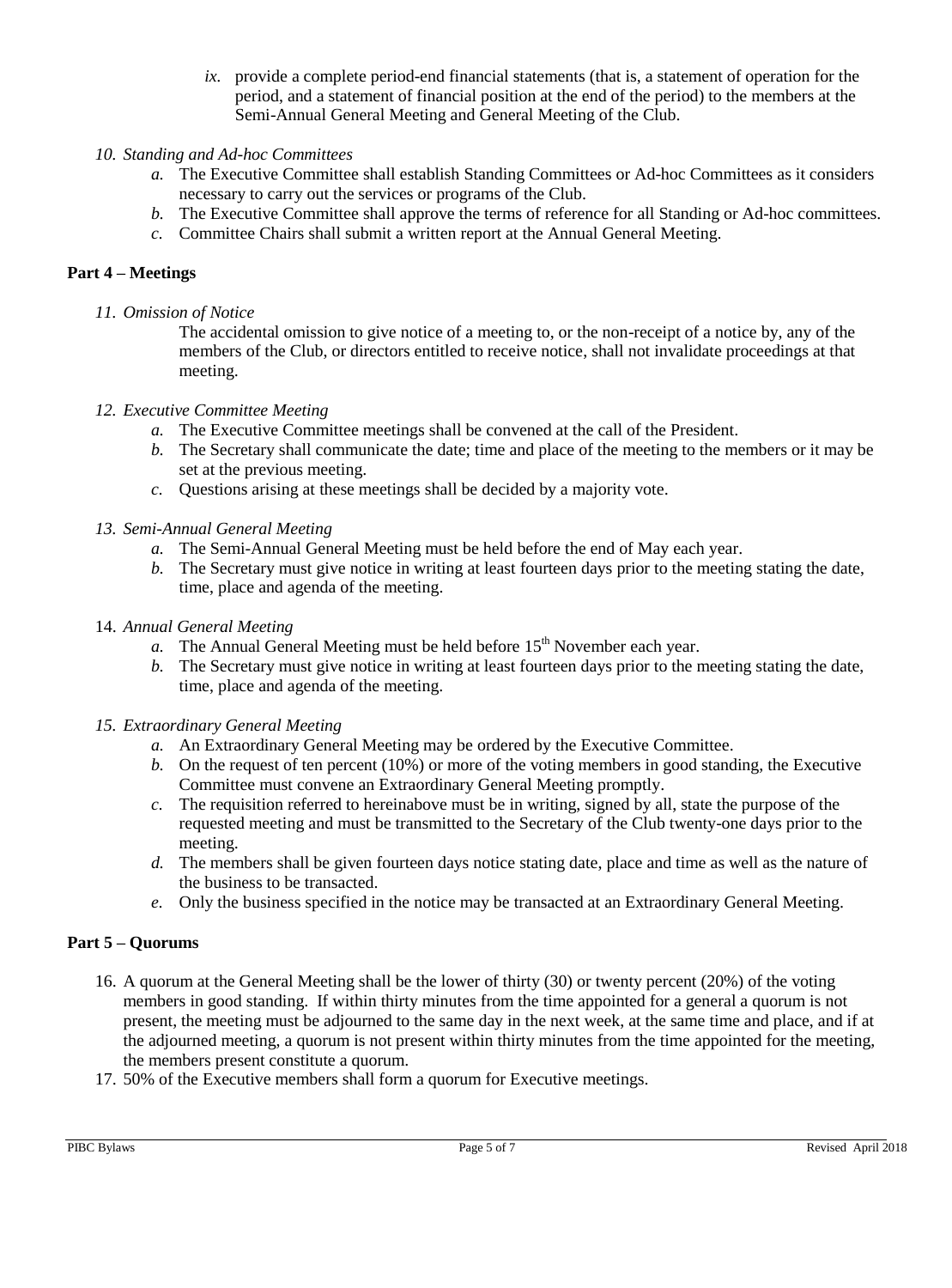# **Part 6 – Voting**

- 18. Voting at general meetings shall be by show of hands, or by secret ballot if so requested by the majority of voting representatives present.
- 19. Voting on matters concerning expulsions or dismissals of members or officials must be by secret ballot.
- 20. Each voting member in good standing present at the meeting shall have ONE vote to be cast on all matters to be decided by a majority vote.
- 21. Voting by proxy is prohibited.

### **Part 7 – Nomination Committee**

- 22. The Executive Committee shall appoint, no later than the  $30<sup>th</sup>$  September each year, a Nomination Committee. The Committee shall be comprised of a Past President and two members of the Club. The Committee Chair shall be the said Past President. The Committee shall draw up a list of nominees for the coming year.
- 23. The Nomination Committee Chair shall place before the Annual General Meeting the names of nominees who have consented to stand for a position as indicated in the nomination form.
- 24. The Nomination Committee Chair shall conduct the election for all positions, and shall call for further nominations from the floor for each of the positions. Any voting member in good standing present at the meeting may nominate another voting member in good standing, provided that the new nominee is present in person at the Annual General Meeting and expresses his/her consent to stand for election, or if absent, has consented to stand for election by signing the nomination form.

### **Part 8 – General**

*25. Membership year*

Membership in the Club shall be on a yearly basis commencing on the  $1<sup>st</sup>$  of September and ending on the  $31<sup>st</sup>$ of August of the following year.

*26. Financial year*

The financial year of the Club shall be the twelve  $(12)$  month period commencing on the  $1<sup>st</sup>$  of September and ending on the  $31<sup>st</sup>$  of August of the following year.

### *27. Expenses*

All reasonable out of pocket expenses incurred by an executive member in conducting the affairs of the Club shall be reimbursed according to the policy and procedures approved by the Executive Committee.

### *28. Auditor*

- *a.* The Executive Committee may appoint an auditor.
- *b.* Upon approval of a resolution passed by a majority of not less than two thirds of the voting members present at a duly convened general meeting of the Club, the Executive Committee shall appoint an auditor without delay.
- *c.* The auditor's Terms of Reference to be approved by the Executive Committee must include :
	- *i.* the purpose of the audit;
	- *ii.* the nature and scope of the auditor's work to be carried out; and
	- *iii.* the recipient of the auditor's report.

### *29. Laws of the Sport of Bowls*

The Club shall adopt the Laws of the Sport of Bowls as laid down by World Bowls subject always to Conditions laid down by the National Authority and to the Conditions of Play for Club events.